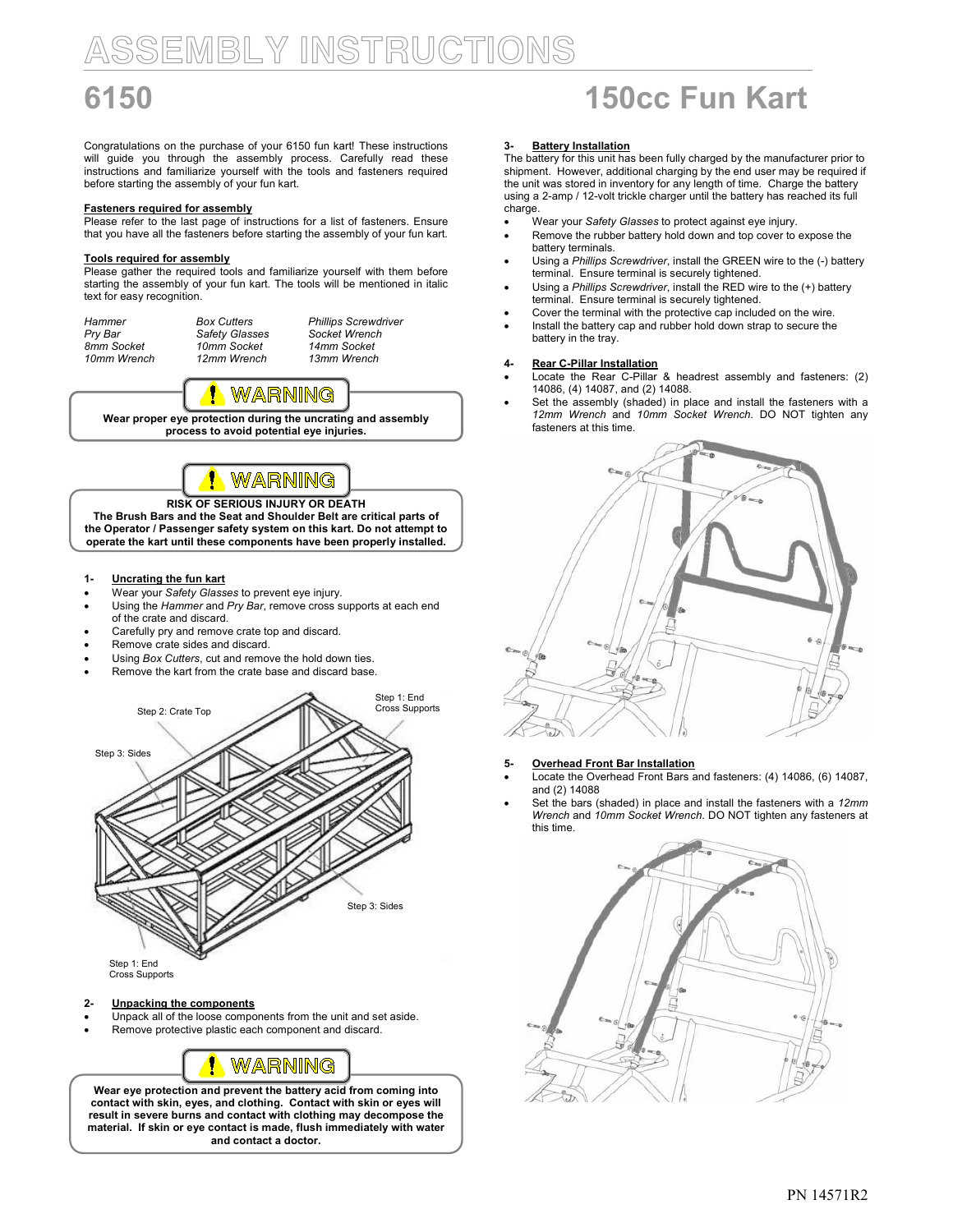# SSEMBLY INSTRUCTIONS

# 6- B-Pillar and Overhead Cross Bar Installation

- Locate the B-Pillar and Overhead Cross Bars and fasteners: (6) 14086, (8) 14087, and (2) 14088
- Set the bars (shaded) in place and install the fasteners with a 12mm Wrench and 10mm Socket Wrench. DO NOT tighten any fasteners at this time.



# 7- Rear Cargo Rack Installation

- Locate the Rear Cargo Rack, support arms and fasteners: (2) 14086, (2) 14087, and (4) 14088
- Using a 12mm Wrench and 10mm Socket Wrench, install the rack (shaded) against the Rear C-Pillar with 14086.
- Install the rack supports.
- Verify that all the bars are now fitting together correctly



## 8- Tighten Fasteners

Use a 12mm Wrench and 10mm Socket Wrench to tighten down all the fasteners, starting with step 4- (12 total bolts).

### • 9- Front Fender Installation

- Locate fasteners 14235 and 14236.
- Attach fender to mounting bracket by inserting the fender's mounting post into the vehicle's mounting bracket.
- Using an 8mm Socket Wrench and a 10mm Wrench, secure fender with specified fasteners.

## 10- Safety Flag Installation

- The flag fasteners have been pre-installed onto the right rear corner of the rear rack.
- Simply loosen the plastic nut from the top side of the rack and slip the flag into place.
- Finger-tighten the plastic nut to retain the flag.

# 6150 150cc Fun Kart

- 11- Seat Belt (Shoulder Connection) Installation
- Locate 2 each of fasteners 14587, 14243, 14240. Remove the plastic cover from the seat belt bracket and stack the
- hardware as shown in the figure below.
- Install the bolt, washer, and nut and tighten using a 13mm Wrench and 14mm Wrench.



# 12- Final Connections

- Under the fuel tank, locate the Vacuum and Fuel lines as indicated in the figure below
- Connect the vacuum line from the fuel tank to the "T" connection from the carburetor. Ensure that the spring clamp is securely in place.
- Connect the fuel line from the tank (line with the filter) to the carburetor fuel line (line with protective spring covering). Ensure that the spring clip is securely in place.



## 13- Final Preparation

- Fill the fuel tank with clean, fresh mid grade gasoline
- Check the engine oil level per the supplied Owner/Operator manual Refer to the supplied Owner/Operator manual prior to operating your
- new Fun Kart